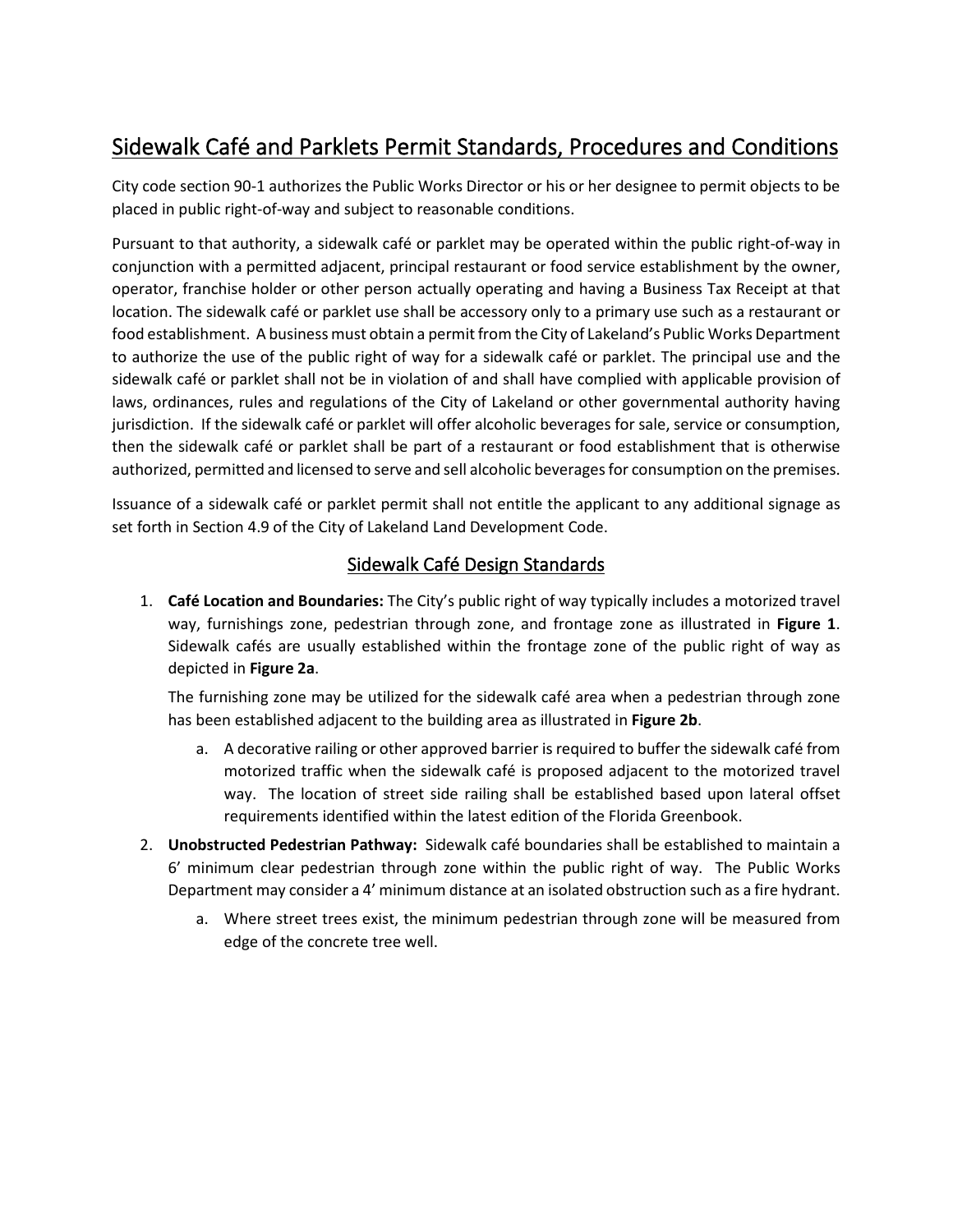# **Figure 1: City of Lakeland Public Right of Way Zones**



### **Figure 2a: Typical Sidewalk Café Boundary**

|                      |                                                     | EDGE OF MOTORIZED TRAVEL WAY          |                                                                                                                                                                                                                                                                                                                                                                                                                                                                                      |
|----------------------|-----------------------------------------------------|---------------------------------------|--------------------------------------------------------------------------------------------------------------------------------------------------------------------------------------------------------------------------------------------------------------------------------------------------------------------------------------------------------------------------------------------------------------------------------------------------------------------------------------|
|                      | $\mathbb{A}$                                        |                                       | ANA.<br>$\mathcal{L}$ . The set of $\mathcal{L}$                                                                                                                                                                                                                                                                                                                                                                                                                                     |
|                      |                                                     | <b>FURNISHINGS ZONE</b>               |                                                                                                                                                                                                                                                                                                                                                                                                                                                                                      |
|                      | $\left\langle \frac{1}{2},\frac{1}{2}\right\rangle$ | 6' MINIMUM<br>PEDESTRIAN THROUGH ZONE | $\begin{array}{ c c c c c }\hline \multicolumn{3}{ c }{\textbf{a}} & \multicolumn{3}{ c }{\textbf{a}} & \multicolumn{3}{ c }{\textbf{a}} & \multicolumn{3}{ c }{\textbf{a}} & \multicolumn{3}{ c }{\textbf{a}} & \multicolumn{3}{ c }{\textbf{a}} & \multicolumn{3}{ c }{\textbf{a}} & \multicolumn{3}{ c }{\textbf{a}} & \multicolumn{3}{ c }{\textbf{a}} & \multicolumn{3}{ c }{\textbf{a}} & \multicolumn{3}{ c }{\textbf{a}} & \multic$<br>$\triangle \overline{\blacktriangle}$ |
|                      |                                                     | $-$ USEABLE AREA FOR SIDEWALK CAFE    |                                                                                                                                                                                                                                                                                                                                                                                                                                                                                      |
|                      |                                                     |                                       |                                                                                                                                                                                                                                                                                                                                                                                                                                                                                      |
| <b>BUILDING AREA</b> |                                                     | <b>BUILDING AREA</b>                  | <b>BUILDING AREA</b>                                                                                                                                                                                                                                                                                                                                                                                                                                                                 |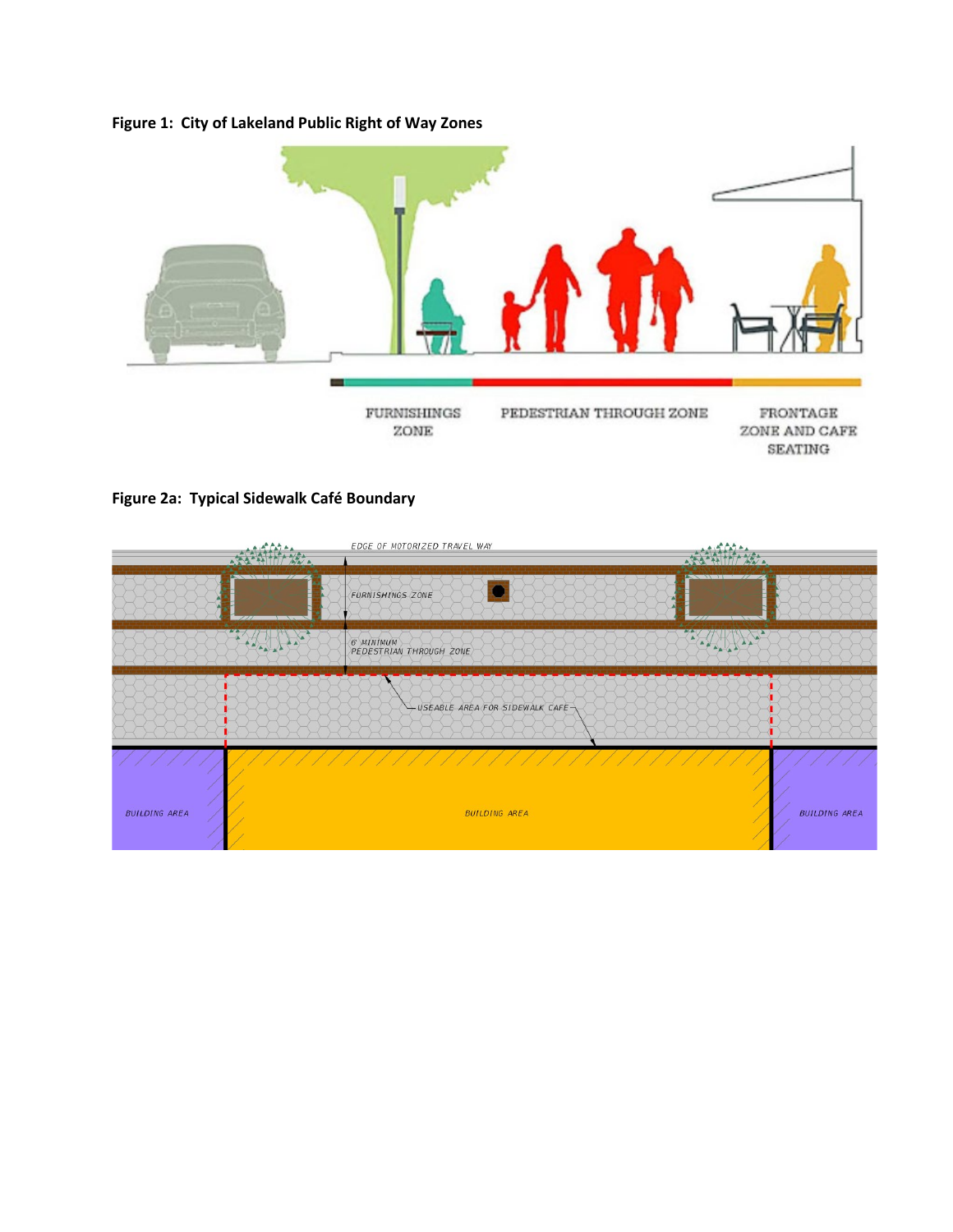#### **Figure 2b: Typical Sidewalk Café Boundary Utilizing Furnishings Zone**



- 3. **Intersection Sight Distance:** Sidewalk cafés will not be permitted within an intersection sight distance triangle area as defined by the latest edition of the Manual of Uniform Minimum Standards for Design Construction and Maintenance for Streets and Highways (Florida Greenbook).
- 4. **Permanent Improvements:** A sidewalk café shall not consist of permanent improvements or structures which cannot be quickly removed for emergency access to private and/or public infrastructure located within the public right-of-way.
- 5. **Café Screening:** Screens, planters, decorative railing, or other materials which provide an enclosure of the sidewalk café may be permitted but must comply with:
	- a. Intersection sight distance requirements identified within the Florida Greenbook.
	- b. Lateral offset criteria established within the Florida Greenbook.
	- c. Guidelines for protruding objects within a pedestrian through zone as recommended with the U.S. Access Board's Public Rights of Way Accessibility Guidelines (PROWAG).
	- d. Design requirements of this policy.
- 6. **Café Furnishing:** Site furnishings such as tables, chairs, umbrellas, and other fixtures shall be of a uniform design and shall be compatible with the building in which the principal restaurant or food establishment is located. All site furnishing shall be of a commercial, exterior grade that is durable and weather resistant and shall be maintained in good repair. Site furnishings shall comply with:
	- a. Guidelines for street furniture and guidelines for protruding objects within a pedestrian through zone as recommended by the U.S. Access Board's PROWAG.
	- b. Umbrellas, if used shall consist of no more than a single color and shall not include writing, representation, emblem or any figure of similar character.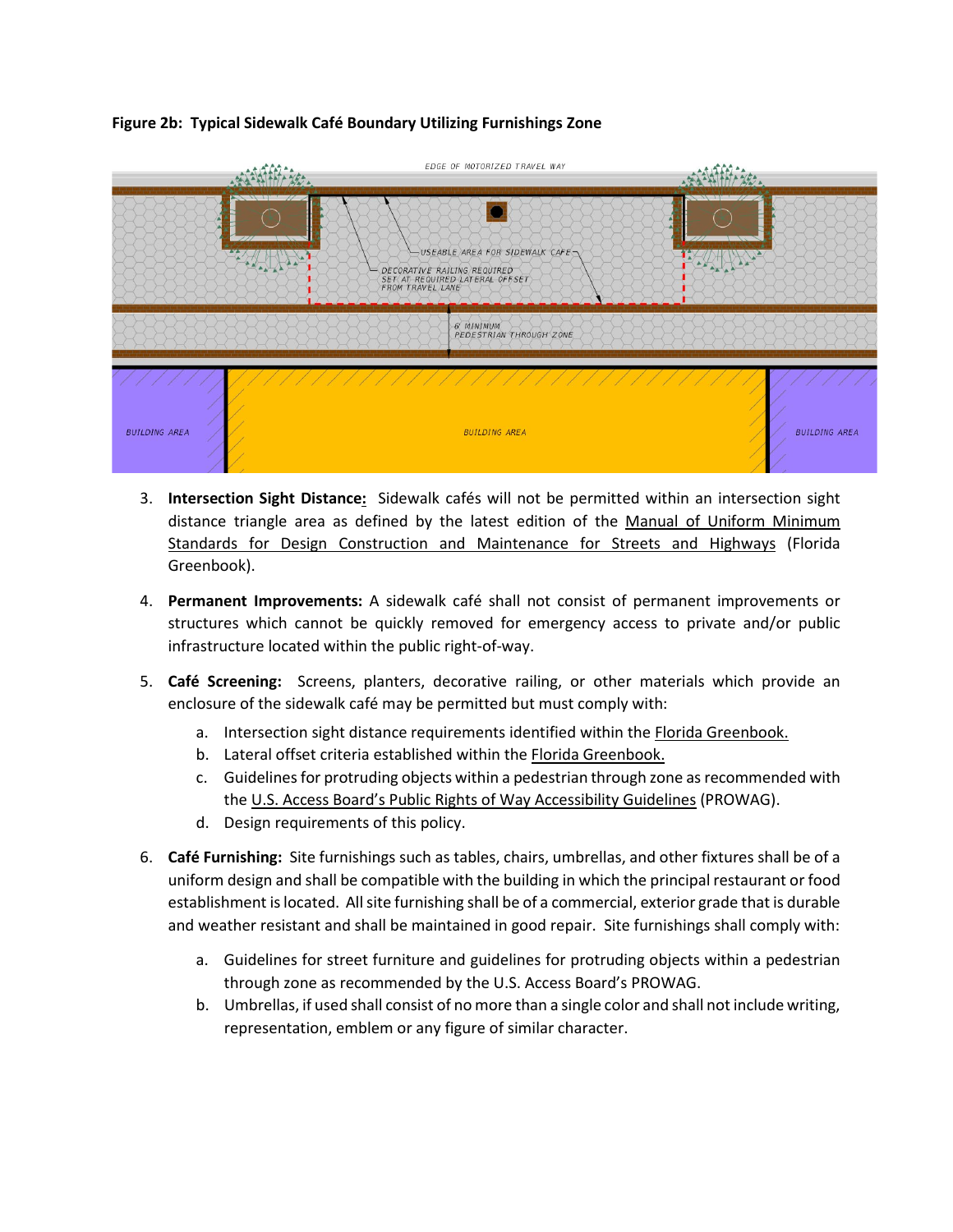# Parklet Design Standards

Parklets shall be designed in accordance with the guidelines within the National Association of City Transportation Officials (NACTO) Urban Street Design Guide and the following criteria:

- 1. **Parklet Location and Boundaries:** Parklets may be permitted within the Lakeland Downtown Development Authority boundary on streets with a posted speed limit of 30 mph or less. Parklets shall be located within existing public parking areas adjacent to a restaurant or food establishment. The Parklet area should be located and buffered in accordance with **Figure 3** and the following criteria:
	- a. Parklets must provide a minimum 4-feet buffer on each end of the parklet to minimize interaction with motorized traffic. The buffer will be comprised of a wheel stop or other method approved by the City of Lakeland Public Works Department.
	- b. Parklets must provide reflective flexible posts, bollards, or other method approved by the City of Lakeland Public Works Department to ensure visibility for moving traffic and parking vehicles.
	- c. The Parklet shall provide a stable vertical barrier with a maximum height of 42 inches along the ends of the parklet and along the side of the parklet which abuts the motorized travel lane.
	- d. The parklet area (inclusive of buffer) must be located a minimum of 30-feet from the travel lane of an intersecting roadway.

#### **Figure 3: Typical Parklet Boundaries and Buffering**

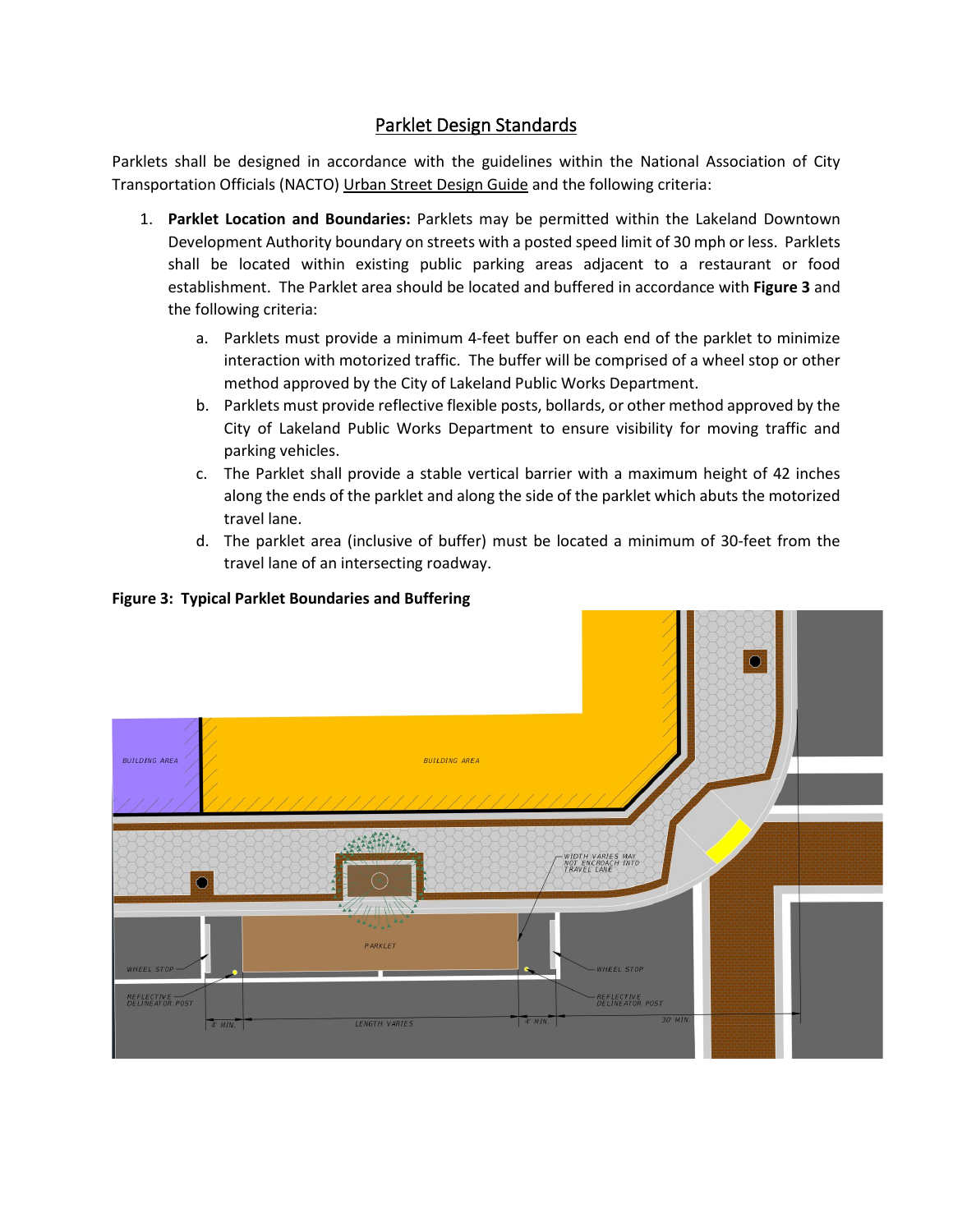- 2. **Maintenance of Public Infrastructure:** Parklets shall be designed in a manner to facilitate the City's continuous operation and maintenance of public infrastructure.
	- a. Parklets may not obstruct utility access panels, manhole covers, storm drains, or fire hydrants.
	- b. Parklets must allow for curbside drainage flow by providing a 12" minimum clear gutter space along the entire length of the parklet platform.
	- c. The Parklet structure may not be bolted or affixed in any way to the roadway or any public infrastructure.
- 3. **Accessibility within the Public Right of Way:** All accessibility elements of the parklet platform shall be designed, constructed, and shall conform to the applicable provisions of the Florida Building Code and Americans with Disabilities Act.
- 4. **Parklet Screening:** Screens, planters, decorative railing, or other materials which provide an enclosure of the parklet area may be permitted but must comply with:
	- a. Intersection sight distance requirements identified within the Florida Greenbook.
	- b. Guidelines for protruding objects within a pedestrian through zone as recommended with the U.S. Access Board's Public Rights of Way Accessibility Guidelines (PROWAG).
	- c. Design guidelines of this policy.
- 5. **Parklet Furnishing:** Site furnishings such as tables, chairs, umbrellas, and other fixtures shall be of a uniform design and shall be compatible with the building in which the principal restaurant or food establishment is located. All site furnishing shall be of a commercial, exterior grade that is durable and weather resistant and shall be maintained in good repair. Site furnishings shall comply with:
	- a. Guidelines for street furniture and guidelines for protruding objects within a pedestrian through zone as recommended by the U.S. Access Board's PROWAG.
	- b. Umbrellas, if used shall consist of no more than a single color and shall not include writing, representation, emblem, or any figure of similar character.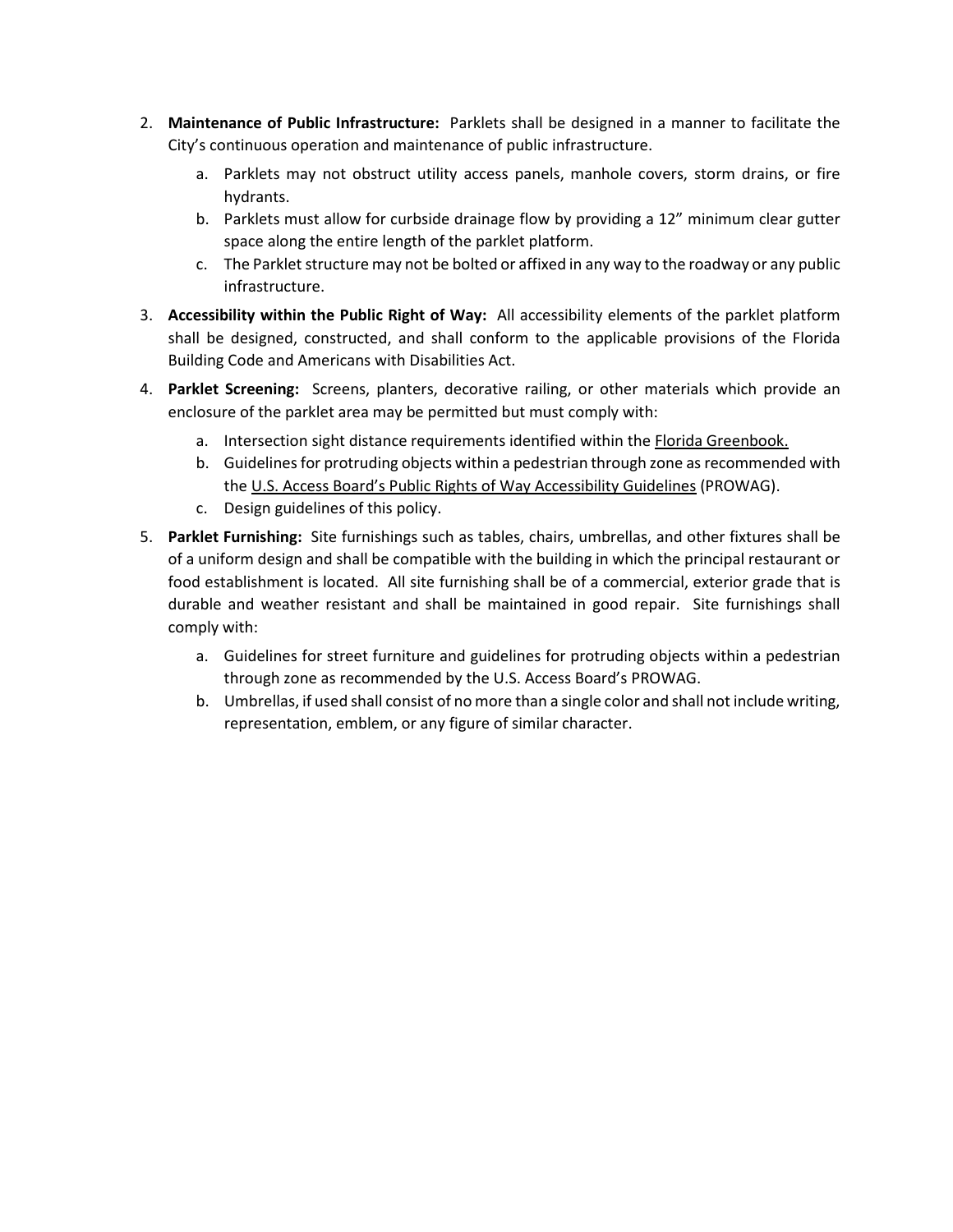### Sidewalk Café and Parklet Permit Procedures

The Director of Public Works, or his or her designee, is authorized to receive applications for the use of the public right of way as a sidewalk café or parklet via a non-utility right of way use permit.

- 1. An applicant may contact the City's Public Works Engineering Division by phone at (863) 308-2228 or through email at [SidewalkPermit@lakelandgov.net](mailto:SidewalkPermit@lakelandgov.net) to begin the application process.
- 2. Public Works staff will conduct a pre-application meeting with the applicant onsite to determine the available boundaries for the proposed sidewalk café or parklet area and to discuss general permit requirements.
- 3. Following the pre-application meeting, city staff will provide an existing conditions site plan depicting hardscape features and delineating the boundary available for the sidewalk café or parklet permit.
- 4. The applicant will be required to prepare a proposed conditions site plan to demonstrate compliance with sidewalk café or parklet design standards. The site plan must include:
	- a. Location, type, style, color, and size of proposed site furnishing or screening. The location of screenings and furniture must be depicted on the site plan. The applicant may include photos, brochures, or manufacturer specifications to provide information related to type, style, and color of proposed furnishings.
	- b. The site plan must clearly indicate compliance with accessibility guidelines referenced within the sidewalk café or parklet design standards.
- 5. The applicant will submit the proposed site plan to Public Works Engineering for review.
	- a. Public Works staff will review the proposed condition site plan for compliance with sidewalk café or parklet design standards.
	- b. Community and Economic Development staff will review information regarding proposed screenings or furnishings and provide comments related to the aesthetic features of the sidewalk café or parklet.
	- c. The City's Department of Risk Management will review the proposed site plan and determine the required insurance requirements needed to approve the permit.
- 6. Public Works will provide comments to the applicant from all City Departments within fourteen (14) calendar days from receipt of the proposed conditions site plan and supporting documentation. The comments will include:
	- a. Request for additional information related to design standards or aesthetic features.
	- b. Limits of required sidewalk café or parklet insurance requirements.
	- c. Template indemnification/hold harmless agreement which must be executed prior to permit approval.
	- d. List of standard and site specific sidewalk café or parklet permit conditions.
	- e. Tabulation of annual sidewalk café or parklet fee.
- 7. The applicant will address the comments and provide the following information for permit approval:
	- a. Completed Right of Way Use Permit application.
	- b. Completed Indemnification/hold harmless agreement.
	- c. Proof of insurance requirements naming the City of Lakeland as additionally insured.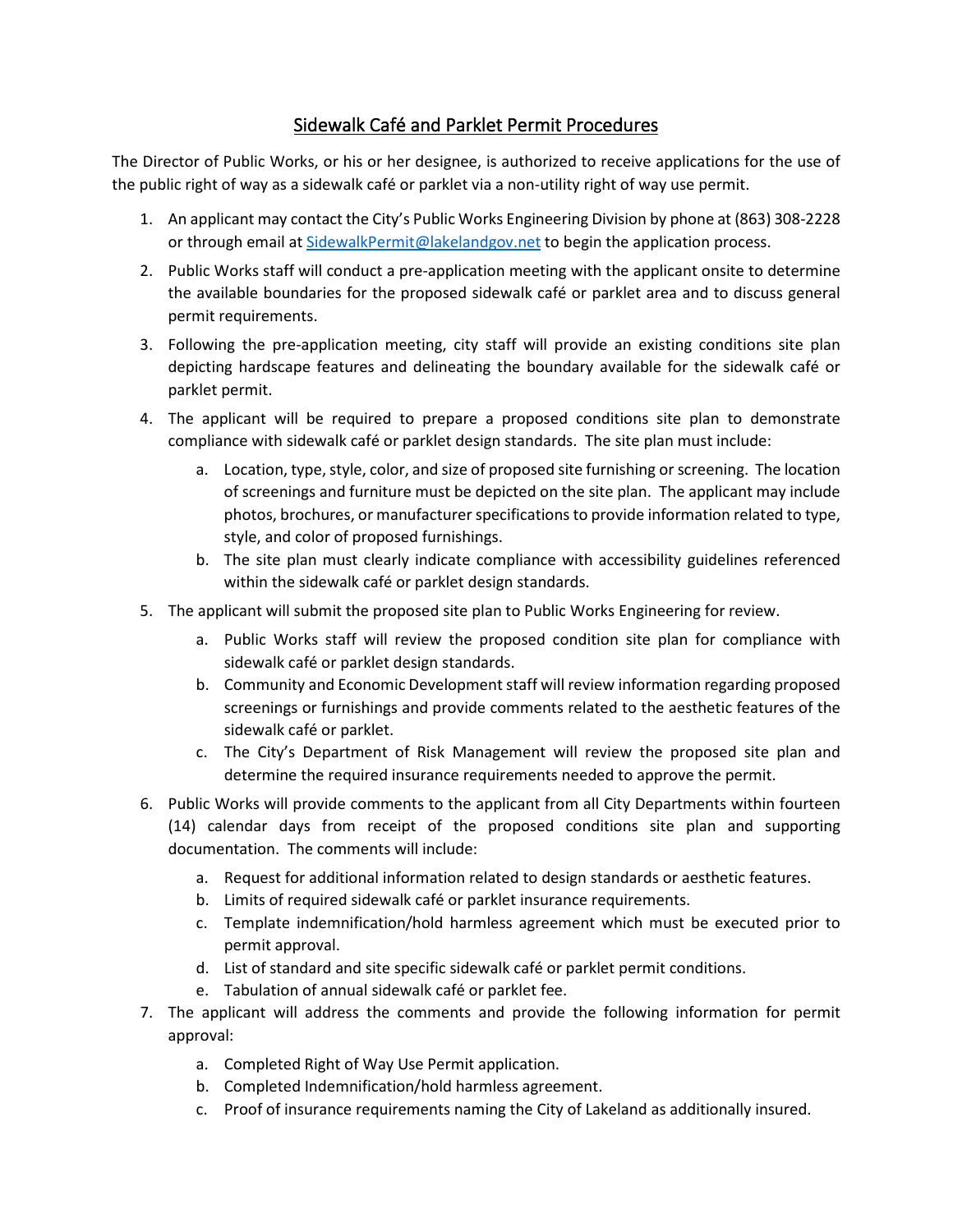- d. Revised site plan which thoroughly addresses the comments provided by City staff.
- e. Acknowledgement of permit conditions.
- f. Payment of annual sidewalk café or parklet fee.